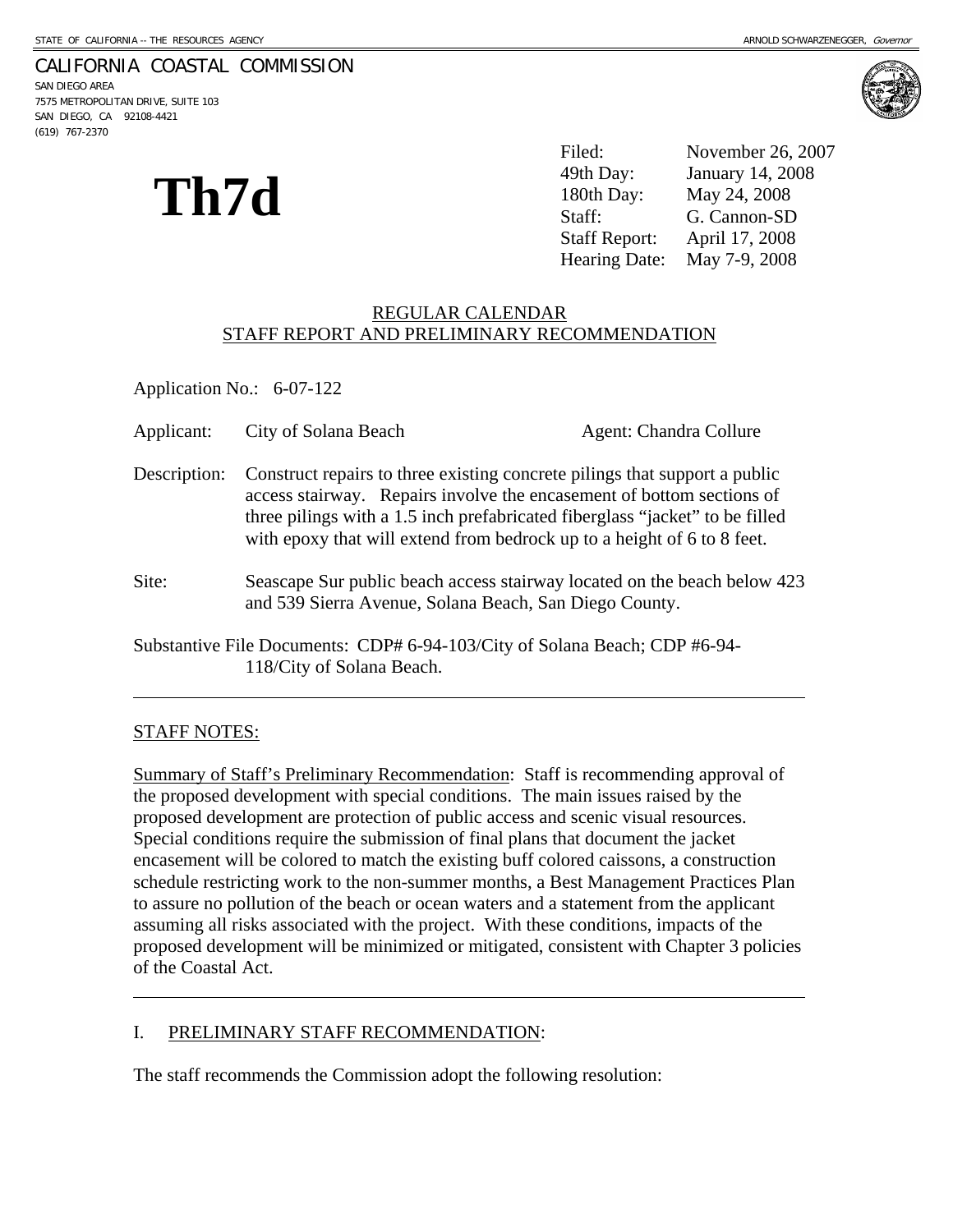## **MOTION:** *I move that the Commission approve Coastal Development Permit No. 6-07-122 pursuant to the staff recommendation.*

# **STAFF RECOMMENDATION OF APPROVAL:**

Staff recommends a **YES** vote. Passage of this motion will result in approval of the permit as conditioned and adoption of the following resolution and findings. The motion passes only by affirmative vote of a majority of the Commissioners present.

# **RESOLUTION TO APPROVE THE PERMIT:**

The Commission hereby approves a coastal development permit for the proposed development and adopts the findings set forth below on grounds that the development as conditioned will be in conformity with the policies of Chapter 3 of the Coastal Act and will not prejudice the ability of the local government having jurisdiction over the area to prepare a Local Coastal Program conforming to the provisions of Chapter 3. Approval of the permit complies with the California Environmental Quality Act because either 1) feasible mitigation measures and/or alternatives have been incorporated to substantially lessen any significant adverse effects of the development on the environment, or 2) there are no further feasible mitigation measures or alternatives that would substantially lessen any significant adverse impacts of the development on the environment.

II. Standard Conditions.

See attached page.

## III. Special Conditions.

The permit is subject to the following conditions:

## 1. Final Plans. **PRIOR TO THE ISSUANCE OF THE COASTAL**

**DEVELOPMENT PERMIT**, the applicant shall submit for review and written approval of the Executive Director, final stairway repair plans in substantial conformance with the submitted plans dated 2/19/08 by Noble Consultants, Inc. but shall be revised to include the following:

a. The exterior of the jacket encasement shall be colored to match the existing buff colored caissons utilizing earth tone colors only.

 b. During construction of the approved development, disturbance to sand and intertidal areas shall be minimized to the maximum extent feasible. All excavated beach sand shall be redeposited on the beach. Local sand, cobbles or shoreline rocks shall not be used for backfill or for any other purpose as construction material.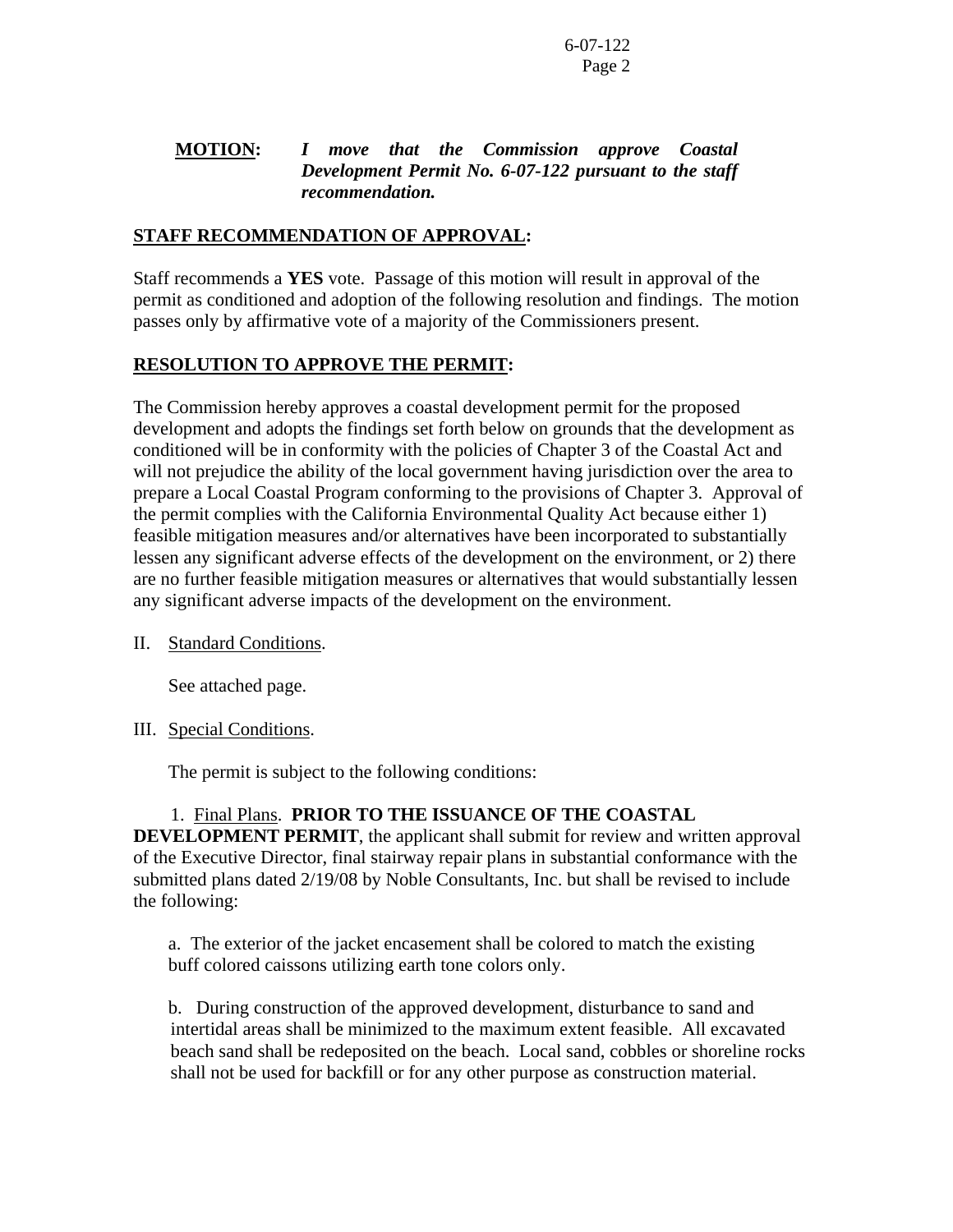The permittees shall undertake the development in accordance with the approved plans. Any proposed changes to the approved plans shall be reported to the Executive Director. No changes to the plans shall occur without a Coastal Commission approved amendment to this coastal development permit unless the Executive Director determines that no amendment is legally required.

 2. Storage and Staging Areas/Access Corridors. **PRIOR TO THE ISSUANCE OF THE COASTAL DEVELOPMENT PERMIT**, the applicant shall submit to the Executive Director for review and written approval, final plans indicating the location of construction access corridors and staging areas. The final plans shall indicate that:

 a. No overnight storage of equipment or materials shall occur on sandy beach or public parking spaces. During the construction staging of the project, the permittees shall not store any construction materials or waste where it will be or could potentially be subject to wave erosion and dispersion. In addition, no machinery shall be placed, stored or otherwise located in the intertidal zone at any time, except for the minimum necessary to perform the stairway repairs. Construction equipment shall not be washed on the beach.

 b. Access corridors shall be located in a manner that has the least impact on public access to and along the shoreline.

 c. No work shall occur on the beach on weekends, holidays or between Memorial Day weekend and Labor Day of any year.

 d. The staging site shall be removed and/or restored immediately following completion of the development.

The permittees shall undertake the development in accordance with the approved plans. Any proposed changes to the approved plans shall be reported to the Executive Director. No changes to the plans shall occur without a Coastal Commission approved amendment to this coastal development permit unless the Executive Director determines that no amendment is legally required.

 3. Best Management Practices. **PRIOR TO THE ISSUANCE OF THE COASTAL DEVELOPMENT PERMIT**, the applicants shall submit for review and written approval of the Executive Director, a Polluted Runoff Control Plan that incorporates the use of Best Management Practices that effectively assures no construction byproduct will be allowed onto the sandy beach and/or allowed to enter into coastal waters. All construction byproducts shall be properly collected and disposed of off-site.

The applicants shall undertake the development in accordance with the approved Plan. Any proposed changes to the approved Plan shall be reported to the Executive Director. No changes to the Plan shall occur without a Coastal Commission approved amendment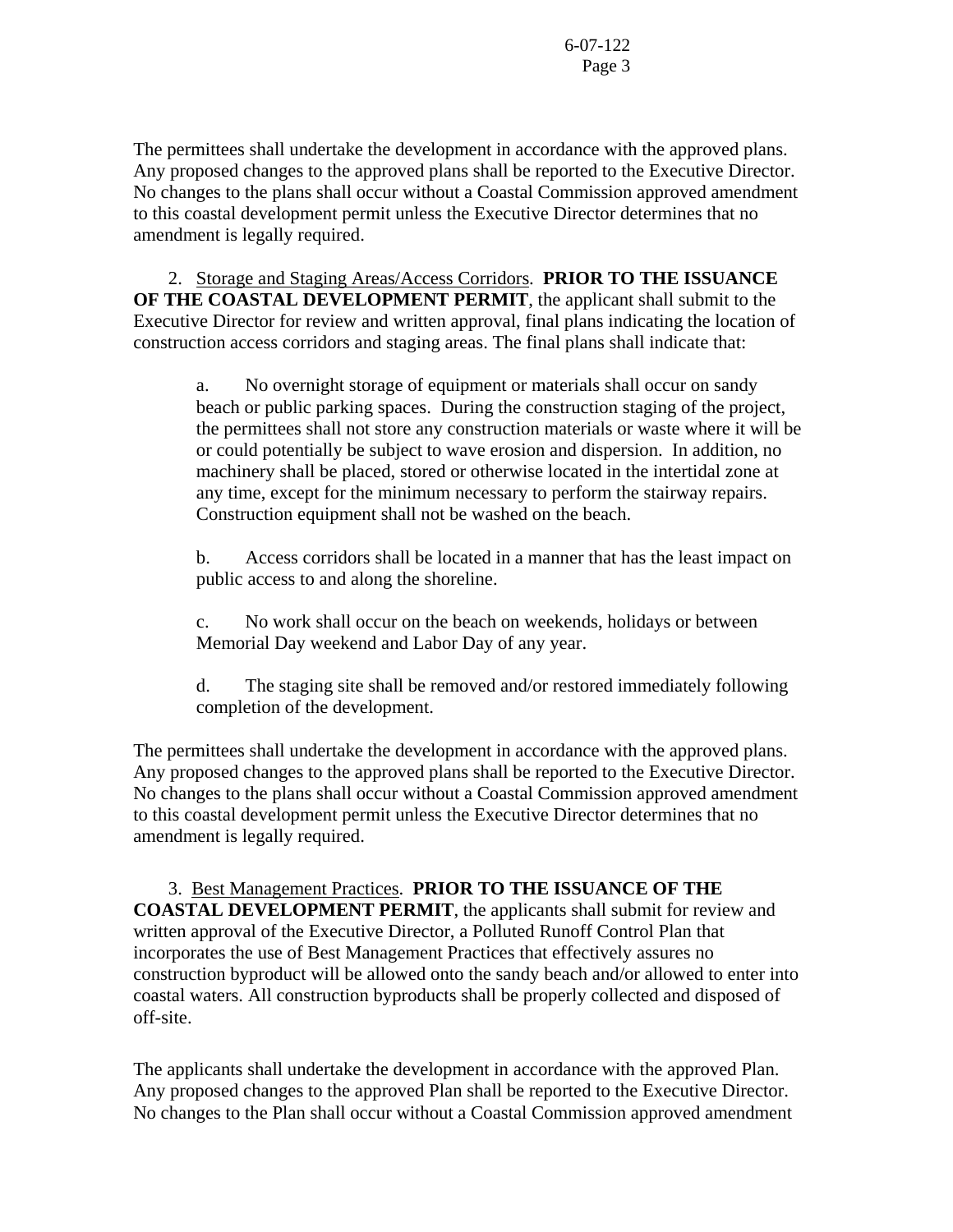to this coastal development permit unless the Executive Director determines that no amendment is legally required.

## 4. Assumption of Risk, Waiver of Liability and Indemnity Agreement

- A. By acceptance of this permit, the applicant acknowledges and agrees (i) that the site may be subject to hazards from waves, bluff retreat and erosion; (ii) to assume the risks to the applicant and the property that is the subject of this permit of injury and damage from such hazards in connection with this permitted development; (iii) to unconditionally waive any claim of damage or liability against the Commission, its officers, agents, and employees for injury or damage from such hazards; and (iv) to indemnify and hold harmless the Commission, its officers, agents, and employees with respect to the Commission's approval of the project against any and all liability, claims, demands, damages, costs (including costs and fees incurred in defense of such claims), expenses, and amounts paid in settlement arising from any injury or damage due to such hazards.
- B. **PRIOR TO ANY CONVEYANCE OF THE PROPERTY THAT IS THE SUBJECT OF THIS COASTAL DEVELOPMENT PERMIT**, the applicant shall execute and record a deed restriction, in a form and content acceptable to the Executive Director: (1) indicating that, pursuant to this permit, the California Coastal Commission has authorized development on the subject property, subject to terms and conditions that restrict the use and enjoyment of that property (hereinafter referred to as the "Standard and Special Conditions"); and (2) imposing all Standard and Special Conditions of this permit as covenants, conditions and restrictions on the use and enjoyment of the Property. The restriction shall include a legal description of the applicant's entire parcel or parcels. It shall also indicate that, in the event of an extinguishment or termination of the deed restriction for any reason, the Standard and Special Conditions of this permit shall continue to restrict the use and enjoyment of the subject property so long as either this permit or the development it authorizes – or any part, modification, or amendment thereof – remains in existence on or with respect to the subject property.
- C. **PRIOR TO ISSUANCE OF THE COASTAL DEVELOPMENT PERMIT**, the applicant shall submit a written agreement, in a form and content acceptable to the Executive Director, incorporating all of the above terms of this condition.

# IV. Findings and Declarations.

The Commission finds and declares as follows:

 1. Detailed Project Description/History. The applicant proposes to perform minor repairs to three concrete 30-inch diameter concrete pilings that support the Seascape Sur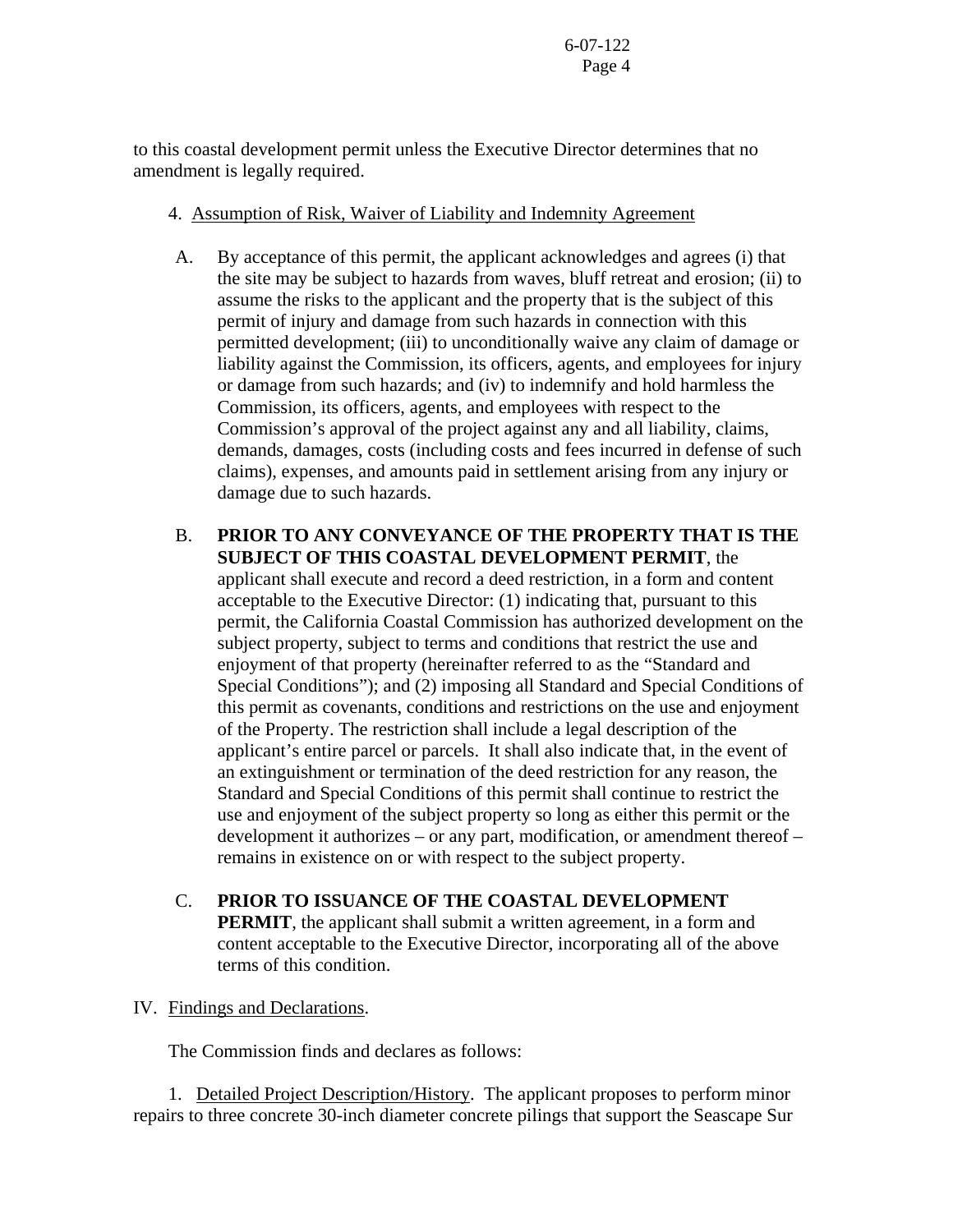public access stairway. The existing public access stairway runs in a zig-zag pattern from the top of an approximately 70 ft. high coastal bluff to the beach below. The stairway is supported by eight drilled cast-in-place concrete pilings, five of which lie within the bluff face and three that lie on the beach. The surface of the three concrete pilings that lie on the beach have been damaged by wave induced sand and cobble abrasions. To prevent further damage, the applicant proposes to encase the three beach-level pilings with a 1.5 inch wide epoxy-filled jacket to surround the lower 6 to 8 ft. of the concrete pilings. The work involves excavating the sand from around the pilings to the level of bedrock in order to expose and clean the surfaces, attaching a thin fiberglass jacket (1/8 inch thick) around each caisson and filling the space between the jacket and the caisson (1.5-inches) with high strength epoxy. Finally, the sand will be restored to its previous level around the pilings. The applicant is proposing to complete the work before Memorial Day 2008 and estimates the work will take from 1 to 2 weeks.

The Seascape Sur public access stairway was constructed in approximately 1995 pursuant to Coastal Development Permit 6-94-118/City of Solana Beach. A previous stairway at this same location was demolished in 1994 following damage caused by a failed storm drain facility (Ref CDP# 6-94-103/ City of Solana Beach).

The Seascape Sur public access stairway is located on the bluff and beach in Solana Beach approximately ½ mile south of Fletcher Cove, the City's primary beach access location. Access to the stairway is accommodated by an existing public access walkway that extends from S. Sierra Avenue between the Solana Beach and Tennis Club and Seascape Surf Condominiums to the stairway.

The City of Solana Beach does not have a certified Local Coastal Program, therefore, the standard of review is Chapter 3 policies of the Coastal Act.

2. Geologic Hazards. Section 30253 of the Coastal Act states, in part:

New development shall:

(l) Minimize risks to life and property in areas of high geologic, flood, and fire hazard;

 (2) Assure stability and structural integrity, and neither create nor contribute significantly to erosion, geologic instability, or destruction of the site or surrounding area or in any way require the construction of protective devices that would substantially alter natural landforms along bluffs and cliffs...

The proposed development involves minor repair to an existing and previously permitted public access stairway. The applicant has documented that the existing piers supporting the stairs on the beach have been damaged and are in need of repair to assure the continued structural integrity of the existing public stairway. The proposed jacket system around the 3 existing 30-inch diameter concrete pilings located on the beach will not result in a significant increase the size of the existing stairway pilings (approx. 1.5 inch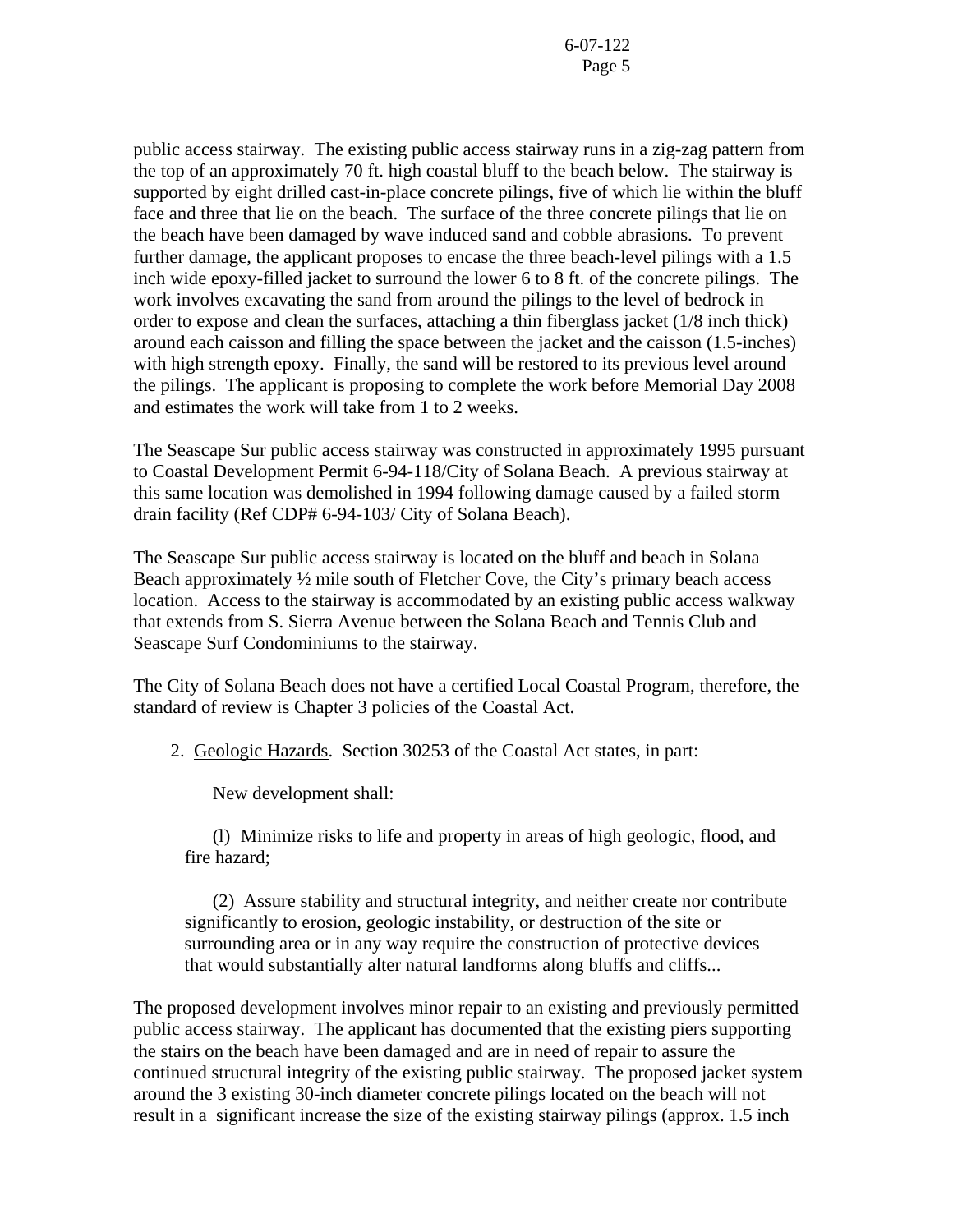increase to 30-inch diameter piling), will neither create or contribute to the erosion or geologic instability of the site and will not result in the need for the construction of protective devices. Although the work is minimal and will not have adverse geologic impacts, there is always risk involved with work in hazardous locations such as at the base of the 70 ft. high coastal bluff or in a location subject to wave action. Because the development will occur in a known hazard location, the applicant must assume all risks associated with the development. Special Condition #4 requires the applicant to submit a written agreement to the Executive Director assuming all risks associated with the development and indemnifying the Commission from any liability. With the proposed repairs the structural integrity of this important public beach access stairway will be maintained, consistent with Section 30256 of the Coastal Act.

 3. Public Access. Several policies of the Coastal Act require that new development protect or enhance public access to and along the shoreline. These policies include:

### Section 30210

 In carrying out the requirements of Section 4 of Article X of the California Constitution, maximum access, which shall be conspicuously posted, and recreational opportunities shall be provided for all the people consistent with public safety needs and the need to protect public rights, rights of private property owners, and natural resource areas from overuse.

#### Section 30211

 Development shall not interfere with the public's right of access to the sea where acquired through use or legislative authorization, including, but not limited to, the use of dry sand and rocky coastal beaches to the first line of terrestrial vegetation.

#### Section 30212

 (a) Public access from the nearest public roadway to the shoreline and along the coast shall be provided in new development projects except where:

 (1) it is inconsistent with public safety, military security needs, or the protection of fragile coastal resources,

(2) adequate access exists nearby, or, ....

#### Section 30213

 Lower cost visitor and recreational facilities shall be protected, encouraged, and, where feasible, provided. Developments providing public recreational opportunities are preferred.

The subject development is located on the beach approximately 2,000 ft. south of Fletcher Cove, the primary beach access location for the City of Solana Beach. Another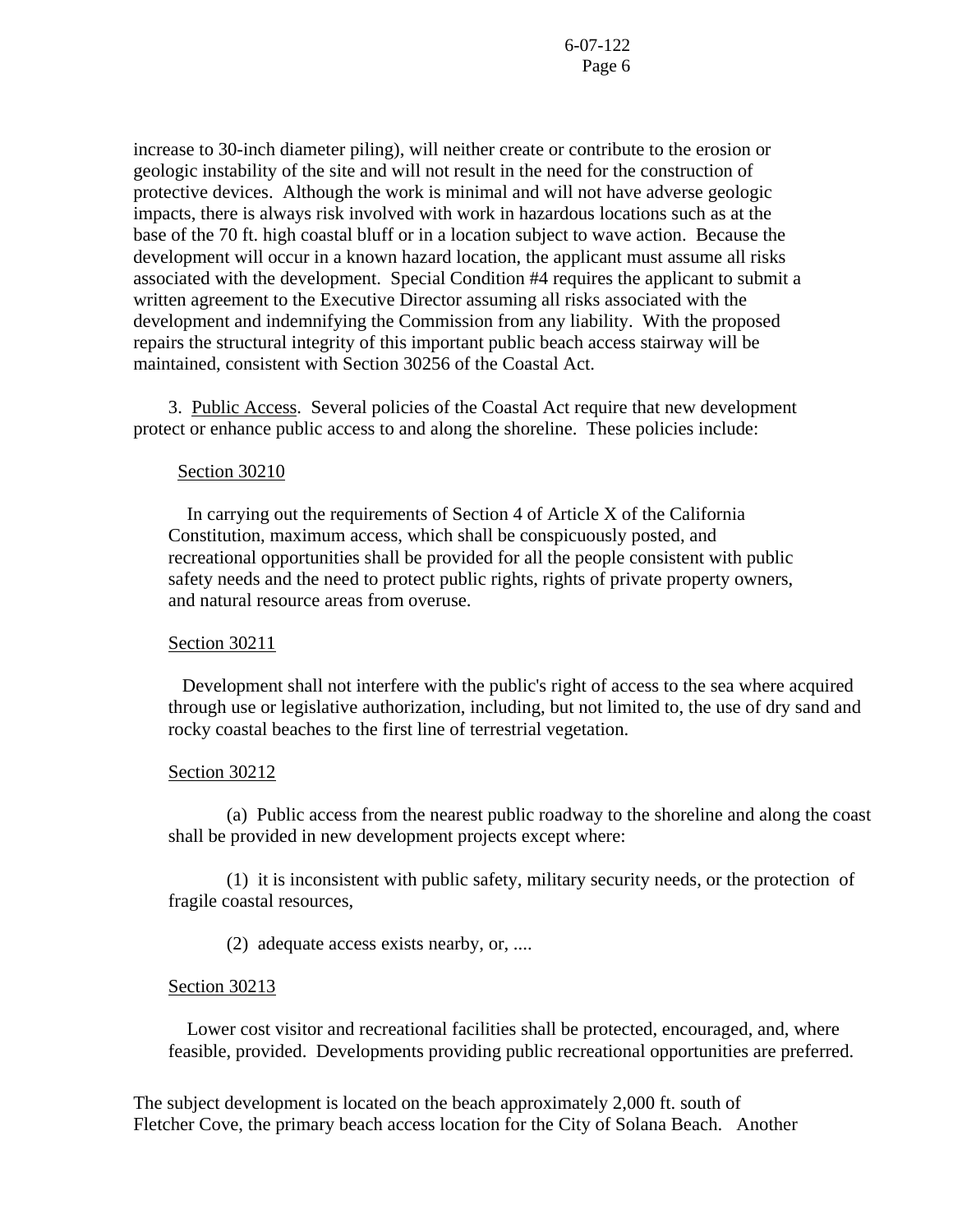public access stairway (Del Mar Shores Terrace) lies approximately 1,000 ft. south of the subject public stairway. The applicant has identified that the proposed work will only take about two weeks to complete and is planned to occur before Memorial Day 2008. No work is proposed during the summer.

Although the proposed project is designed to protect public access by repairing an existing public access stairway, construction activities could adversely affect public access for a limited amount of time if the stairway is closed during construction or if construction equipment interferes with beach use. The applicant has identified that it might not be necessary to close the stairway during construction since all work will occur under the stairs. However, it is possible they may need to limit access at some point because of construction activity around the beach landing. To limit adverse impacts on public access caused by construction activities, Special Condition #3 requires the submission of construction staging plans for Executive Director's approval, documenting that no equipment or machinery will be left overnight on the beach, that construction corridors be located so as to limit adverse impacts on public access and to assure that construction activities do not occur on the beach on weekends and holidays or during the summer months between Memorial Day and Labor Day. In addition, however, even if the stairway is closed during the entire 2 week construction period, sufficient alternative access to the beach will continue to be available at Fletcher Cove Beach Park to the north and at the Del Mar Shores Terrace public access stairway to the south.

In summary, while there may be some minor inconvenience to the public if access to the stairway is limited during construction, the impacts will be minor and the result is protection of an important public beach access stairway. As conditioned, the proposed development will result in protection of public access to the ocean and shoreline. Therefore, as conditioned, the proposed development is consistent with Sections 30210, 30211, 30212, 30213 and 30252 of the Coastal Act.

4. Visual Resources. Section 30251 of the Coastal Act states as follows:

The scenic and visual qualities of coastal areas shall be considered and protected as a resource of public importance. Permitted development shall be sited and designed to protect views to and along the ocean and scenic coastal areas, to minimize the alteration of natural land forms, to be visually compatible with the character of surrounding areas, and, where feasible, to restore and enhance visual quality in visually degraded areas. . .

The proposed development is located on the public beach in the City of Solana Beach and as such could be highly visible by beachgoers. The proposed repairs are minimal in that the proposed jacket system will be installed around three existing concrete caissons that support a public access stairway and will extend no higher than 8 ft. from the bedrock. In addition, most, if not all, of the "jackets" are likely to be covered by sand during part of the year. However, to assure that no adverse visual impact results from the proposed repairs, Special Condition #1 requires the submission of revised final plans that document the jacket system will be colored to match the buff color of the existing concrete pilings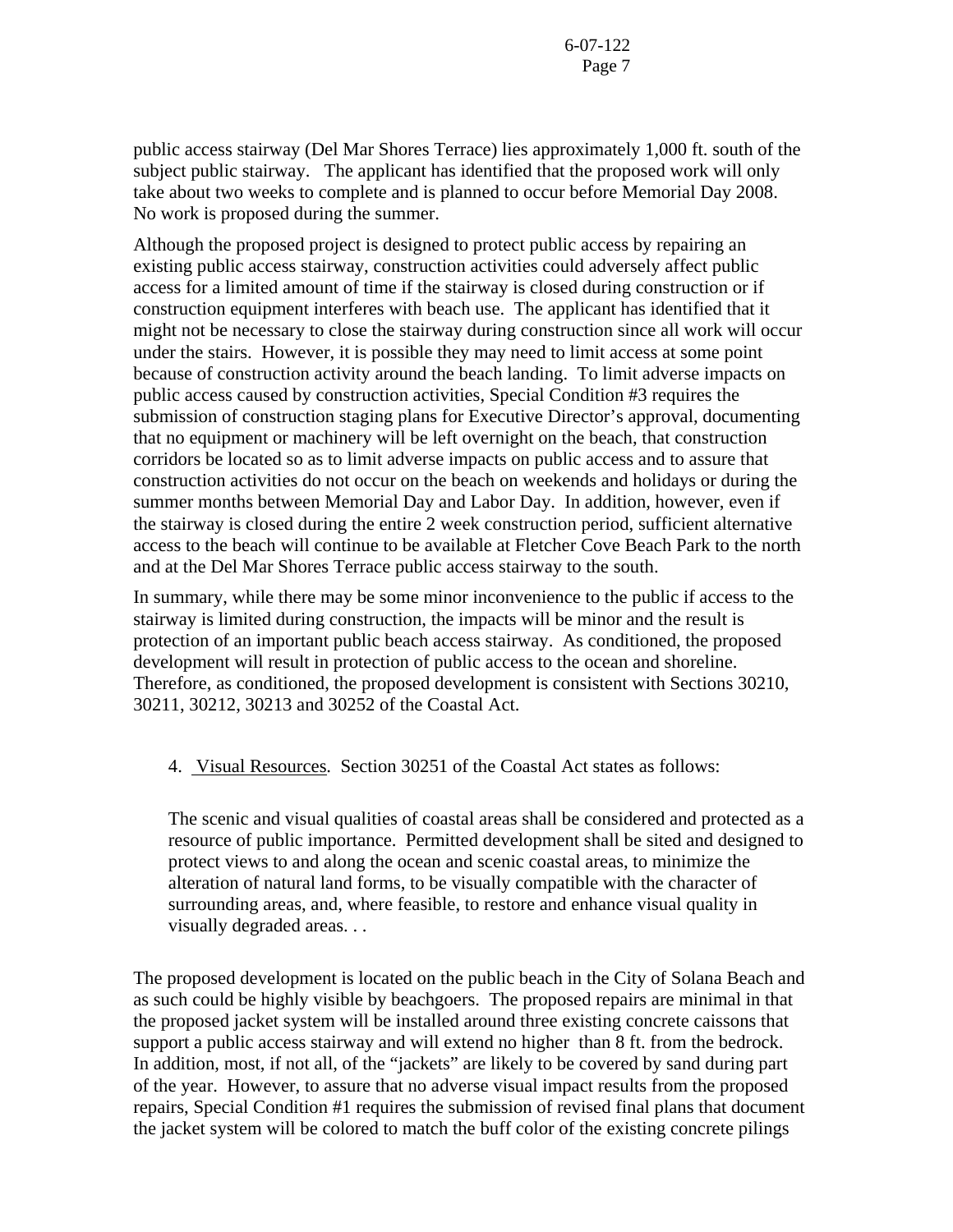utilizing earth tone colors only. This is similar to the coloring requirement of the original permit for the stairway construction (Ref. 6-94-118/City of Solana Beach). The proposed project, as conditioned, has been designed to protect public views along the shoreline. Therefore, as conditioned, the visual resources of the area will be protected consistent with Section 30251 of the Coastal Act.

 5. Protection of Ocean Waters/BMP's. Section 30230, 30231 and 30232 of the Coastal Act requires that new development be designed so that ocean waters and the marine environment be protected from polluted runoff and accidental spill of hazardous substances:

## **Section 30230**

Marine resources shall be maintained, enhanced, and where feasible, restored. Special protection shall be given to areas and species of special biological or economic significance. Uses of the marine environment shall be carried out in a manner that will sustain the biological productivity of coastal waters and that will maintain healthy populations of all species of marine organisms adequate for longterm commercial, recreational, scientific, and educational purposes.

### **Section 30231**

The biological productivity and the quality of coastal waters, streams, wetlands, estuaries, and lakes appropriate to maintain optimum populations of marine organisms and for the protection of human health shall be maintained and, where feasible, restored through, among other means, minimizing adverse effects of waste water discharges and entrainment, controlling runoff, preventing depletion of ground water supplies and substantial interference with surface water flow, encouraging waste water reclamation, maintaining natural vegetation buffer areas that protect riparian habitats, and minimizing alteration of natural streams.

### **Section 30232**

Protection against the spillage of crude oil, gas, petroleum products, or hazardous substances shall be provided in relation to any development or transportation of such materials. Effective containment and cleanup facilities and procedures shall be provided for accidental spills that do occur.

The repair to the public access stairway will occur on the public beach within a few feet of ocean waters. Construction activities will only occur at low tides when access along the beach is available. However, at high tides ocean waters will extend up to the stairway such that the repairs at times will be subject to wave action. The method of repair involves the application of epoxy that is filled into a 6 to 8 ft. high "jacket" system that encases three concrete caissons. The Commission has recently become aware that in previously constructed shoreline projects along the Solana Beach shoreline, construction byproducts have fallen onto the sand and have not been removed before the ocean waters rise and mix with the material. According to the Commission's water quality division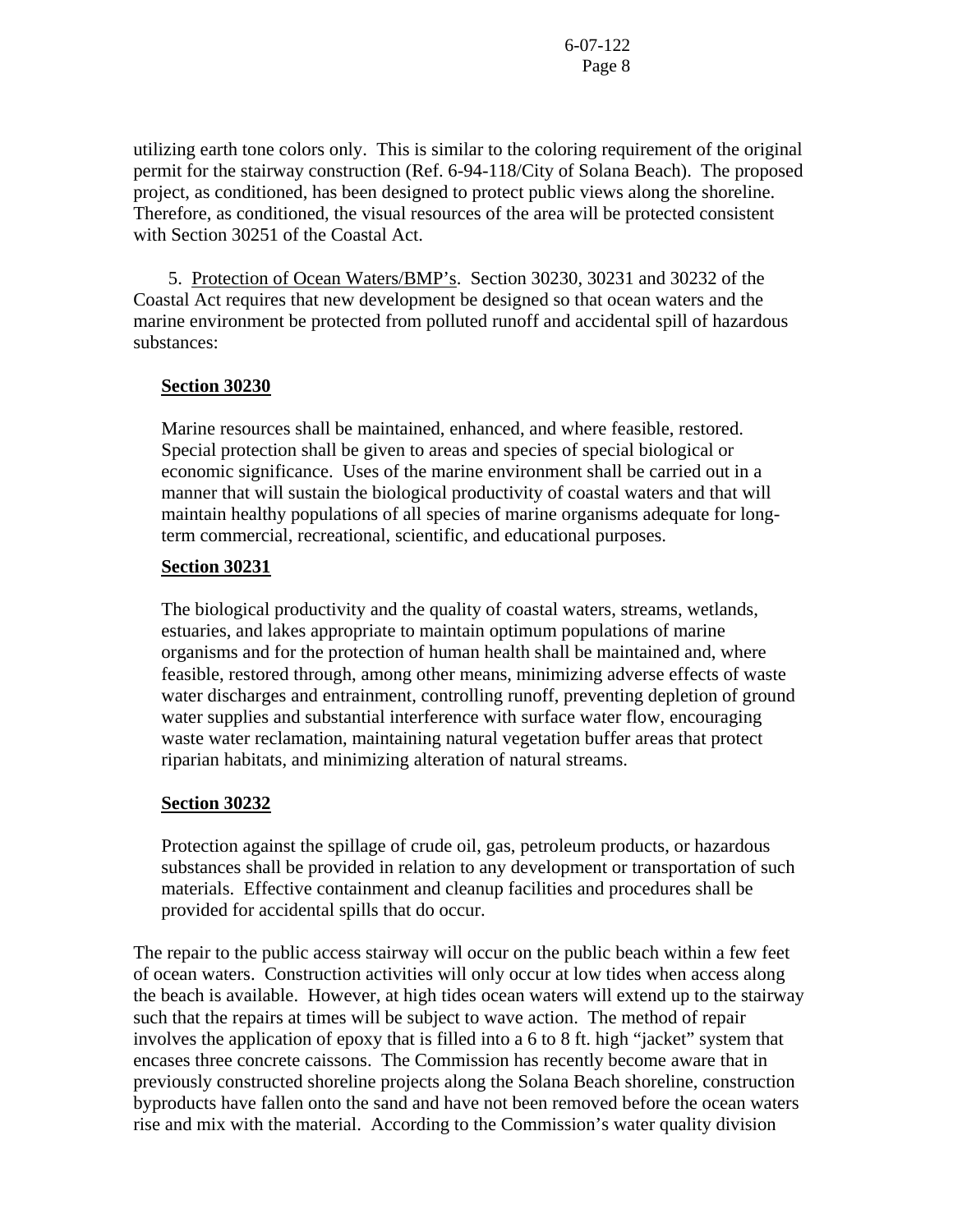and staff of the State Regional Water Quality Control Board, San Diego Region, the mixing of such construction byproducts with ocean waters is a violation of the State Water Quality Act since it would involve the unauthorized discharge of a pollutant into ocean waters.

Along other sections of the coast, contractors have placed tarps on the beach to collect material that drops to the beach during construction. This and other techniques are possible ways to control construction debris and prevent discharge into the marine environment.

Special Condition #2 requires that during the construction of the project, "the permittees shall not store any construction materials or waste where it will be or could potentially be subject to wave erosion and dispersion". This is a common condition for the Commission to impose on construction projects along the shoreline. However, based on information submitted for other shoreline projects, this special condition has not effectively served to prohibit the contamination of ocean waters by construction materials. Therefore, to assure that the subject development will not result in the pollution of the ocean waters, Special Condition #3 has been attached. Special Condition #3 requires the applicants to submit a Polluted Runoff Control Plan that incorporates Best Management Practices (BMPs), for Executive Director approval, for the proposed repair work. With appropriate BMPs, the potential for this polluted material from the repair site making its way into the ocean will be eliminated. In addition, Special Condition #2 prohibits the storage of construction vehicles in the surf zone, or the washing of equipment on the beach, both of which protect the receiving waters from an influx of pollutants, thus protecting biological productivity and marine resources. Therefore, as conditioned, the Commission finds the proposed development consistent with the marine and water quality protection policies of the Coastal Act.

 6. Local Coastal Planning. Section 30604(a) also requires that a coastal development permit shall be issued only if the Commission finds that the permitted development will not prejudice the ability of the local government to prepare a Local Coastal Program (LCP) in conformity with the provisions of Chapter 3 of the Coastal Act. In this case, such a finding can be made.

The location of the proposed stairway repair is designated for Open Space Recreation in the City of Solana Beach Zoning Ordinance and General Plan, and was also designated for open space uses under the County LCP. As conditioned, the subject development is consistent with these requirements. Based on the above findings, the proposed development is consistent with the Chapter 3 policies of the Coastal Act. Therefore, the Commission finds the proposed development, as conditioned, will not prejudice the ability of the City of Solana Beach to complete a certifiable local coastal program.

 7. Consistency with the California Environmental Quality Act (CEQA). Section 13096 of the Commission's Code of Regulations requires Commission approval of Coastal Development Permits to be supported by a finding showing the permit, as conditioned, to be consistent with any applicable requirements of the California Environmental Quality Act (CEQA). Section 21080.5(d)(2)(A) of CEQA prohibits a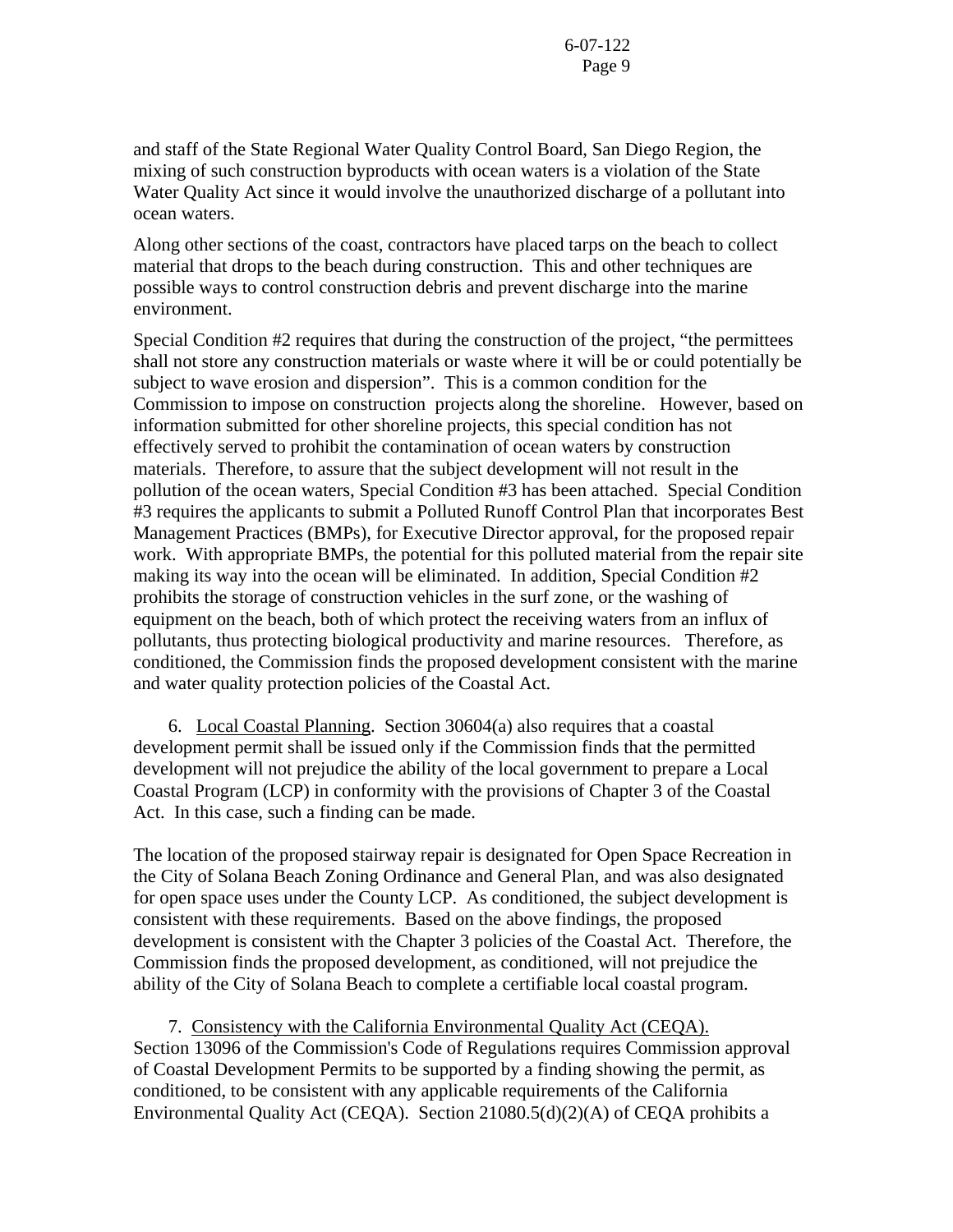proposed development from being approved if there are feasible alternatives or feasible mitigation measures available which would substantially lessen any significant adverse effect which the activity may have on the environment.

The proposed project has been conditioned in order to be found consistent with the public access, geologic stability, visual and water quality protection policies of the Coastal Act. Mitigation measures, including final plans, restricting work to outside of the summer, a Best Management Program, and assumption of risks will minimize all adverse environmental impacts. As conditioned, there are no feasible alternatives or feasible mitigation measures available which would substantially lessen any significant adverse impact which the activity may have on the environment. Therefore, the Commission finds that the proposed project is the least environmentally-damaging feasible alternative and is consistent with the requirements of the Coastal Act to conform to CEQA.

# STANDARD CONDITIONS:

- 1. Notice of Receipt and Acknowledgment. The permit is not valid and development shall not commence until a copy of the permit, signed by the permittee or authorized agent, acknowledging receipt of the permit and acceptance of the terms and conditions, is returned to the Commission office.
- 2. Expiration. If development has not commenced, the permit will expire two years from the date on which the Commission voted on the application. Development shall be pursued in a diligent manner and completed in a reasonable period of time. Application for extension of the permit must be made prior to the expiration date.
- 3. Interpretation. Any questions of intent or interpretation of any condition will be resolved by the Executive Director or the Commission.
- 4. Assignment. The permit may be assigned to any qualified person, provided assignee files with the Commission an affidavit accepting all terms and conditions of the permit.
- 5. Terms and Conditions Run with the Land. These terms and conditions shall be perpetual, and it is the intention of the Commission and the permittee to bind all future owners and possessors of the subject property to the terms and conditions.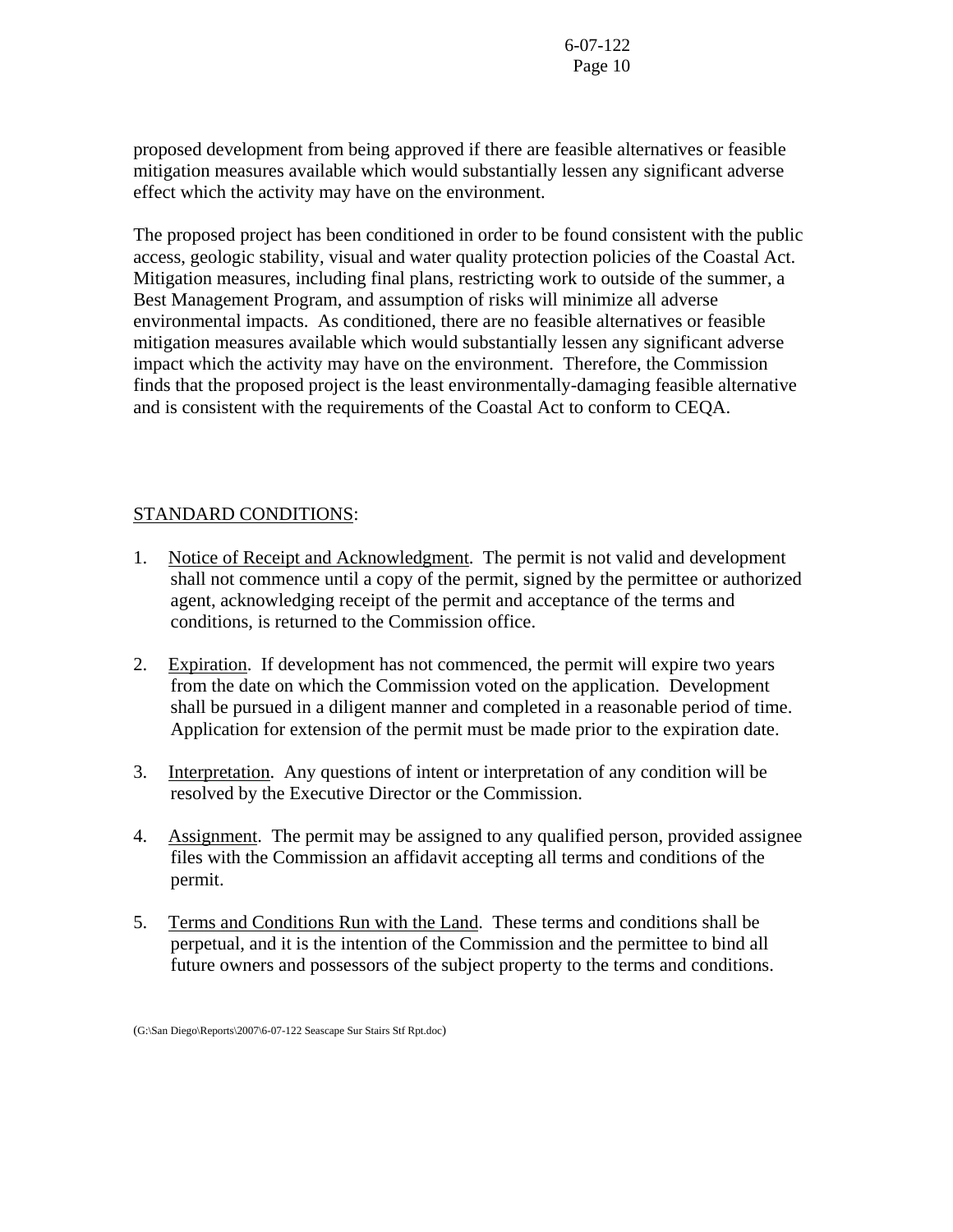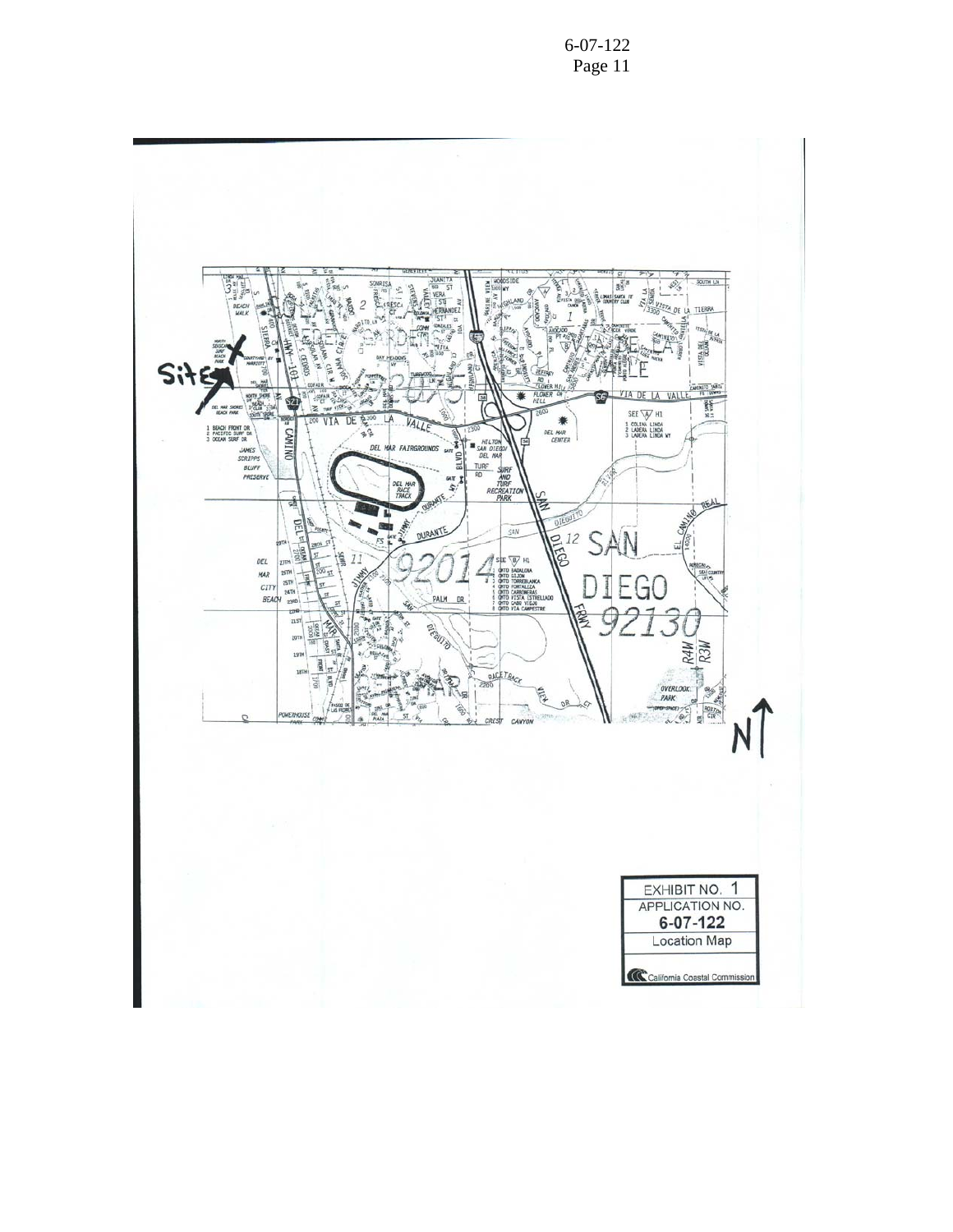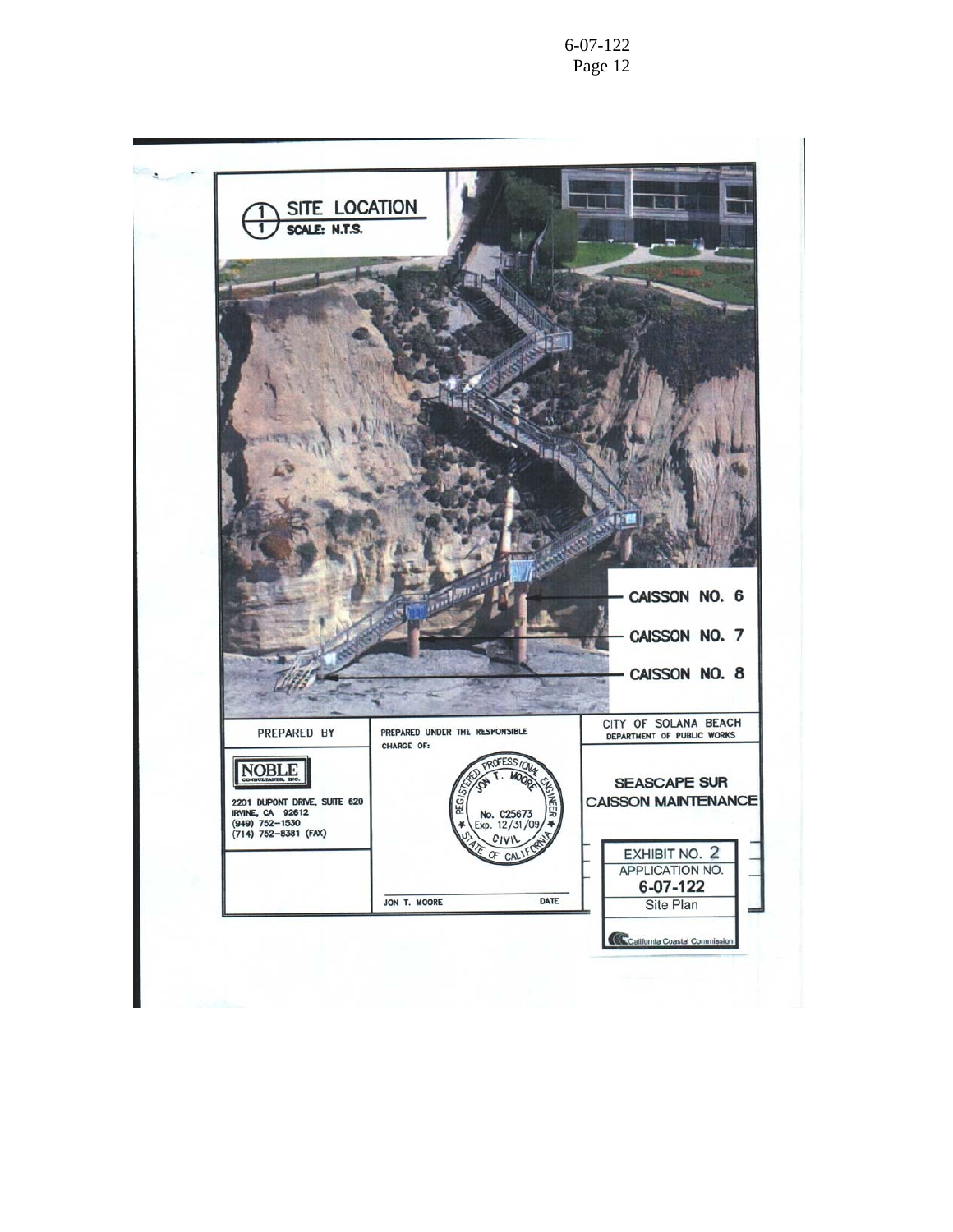